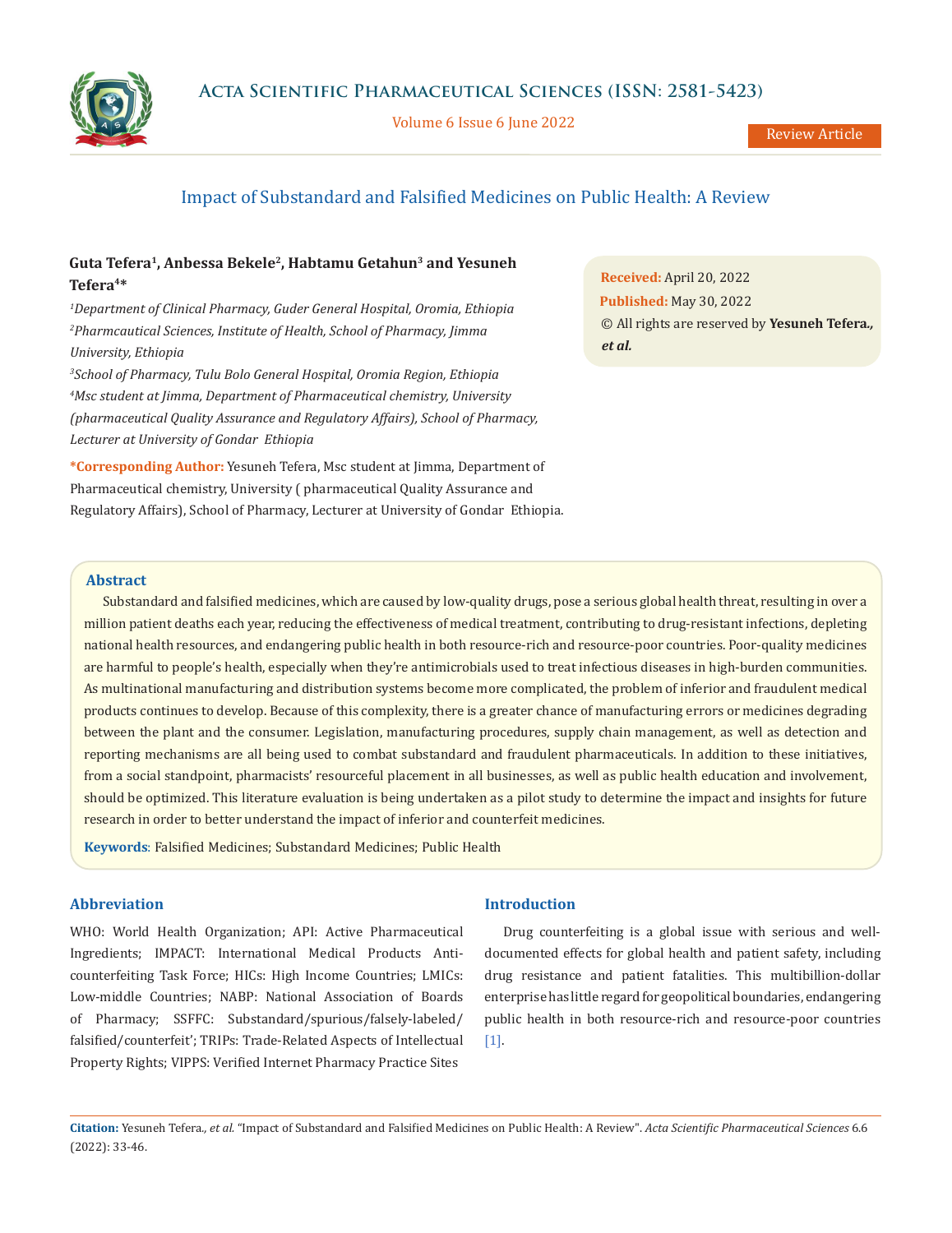The prevalence of inferior and fraudulent medical items in countries, as well as patient use of these products, threatens to hinder progress toward the Sustainable Development Goals. Such items could be of poor quality, dangerous, or ineffective, putting people's health at risk. As multinational manufacturing and distribution systems become more complicated, the problem of inferior and fraudulent medical products continues to develop. Because of this complexity, there is a greater chance of manufacturing errors or medicines degrading between the plant and the consumer. In practically every country, rising demand for medicines, vaccines, and other medical products, combined with weak supply-chain management and the rise of e-commerce, creates chances for counterfeit pharmaceuticals to enter the supply chain [2].

There is rising, however delayed, concern that most of the developing world's medication supply, particularly its antiinfective drug supply, is of poor quality. This is a huge public health issue since poor-quality medications are widely available in underdeveloped nations, resulting in preventable morbidity, mortality, and drug resistance [3]. Having clear criteria is essential for determining the severity of any disease or public health concern. Such definitions have been absent in the arena of inferior and fraudulent medical items. Words like "fake" and "counterfeit" have been used interchangeably by the media, the general public, and even some academic researchers. Previously, the World Health Organization (WHO) used the umbrella phrase "substandard, spurious, fraudulently labeled, falsified, and counterfeit medical products," however different Member States understood the categories differently  $[4,5]$ . Considering the aforementioned issues; herein, the impact, prevalence, and the mechanism of combating of the Substandard and Falsified medicines were reviewed and documented.

### **Methodology**

The review was compiled using a variety of academic literature databases, including PubMed, Google Scholar, JSTOR, and Research Gate. The databases were chosen to include literature published from 2001 to 2019 on substandard and falsified medicines, including keywords such as falsified medicines; substandard medicines; counterfeit; fake; public health, impact.

# **Literature Search Results Public health impact**

The goal of the study was to see what was known regarding the influence of poor and falsified/counterfeit medical items on public health. To achieve this purpose, it would be helpful to estimate the percentage of medical items that may be harmful to one's health. At the individual level, health impacts might include mortality, disability, and/or increased illness, as well as broader implications for health systems.

### **Mortality and morbidity**

In the literature there is an international consensus that counterfeit/falsified medicines pose a serious threat to both individual health and public health in general. The nature of these fraudulent drugs ranges from those containing wrong dosage of ingredients, wrong ingredients, or ingredients of low quality [6], the consumption of which may, at best, fails to help improve patients' condition, and at worst, cause avoidable mortality and morbidity and also drug resistance [7-9]. There is also counterfeit medicines have a disastrous effect on global health and on individual patient safety, including patient injury, no treatment, and death. Importantly, contamination of the global drug supply chain can also lead to antimicrobial resistance for diseases with a high global disease burden and mortality, such as malaria, HIV, and tuberculosis (TB) [10].

Any product containing a dangerous contaminant (including dangerously high levels of the expected API) will pose an immediate hazard to the individual taking it. Patients may also die, or suffer a longer bout of disease, if their condition goes untreated because the "medicine" they take contains no API, or the API is at sub therapeutic concentrations. However, the thresholds at which sub therapeutic products become threatening to health are not well established, and are likely to differ across products. When prophylactics (for example vaccines) are either substandard or falsified, they may leave people unprotected against future disease [2,8,11].

# **Disease prevalence**

When infectious diseases are not prevented because prophylactic products are substandard or falsified, or when infections are not cured or controlled, disease prevalence is likely

**Citation:** Yesuneh Tefera*., et al.* "Impact of Substandard and Falsified Medicines on Public Health: A Review". *Acta Scientific Pharmaceutical Sciences* 6.6 (2022): 33-46.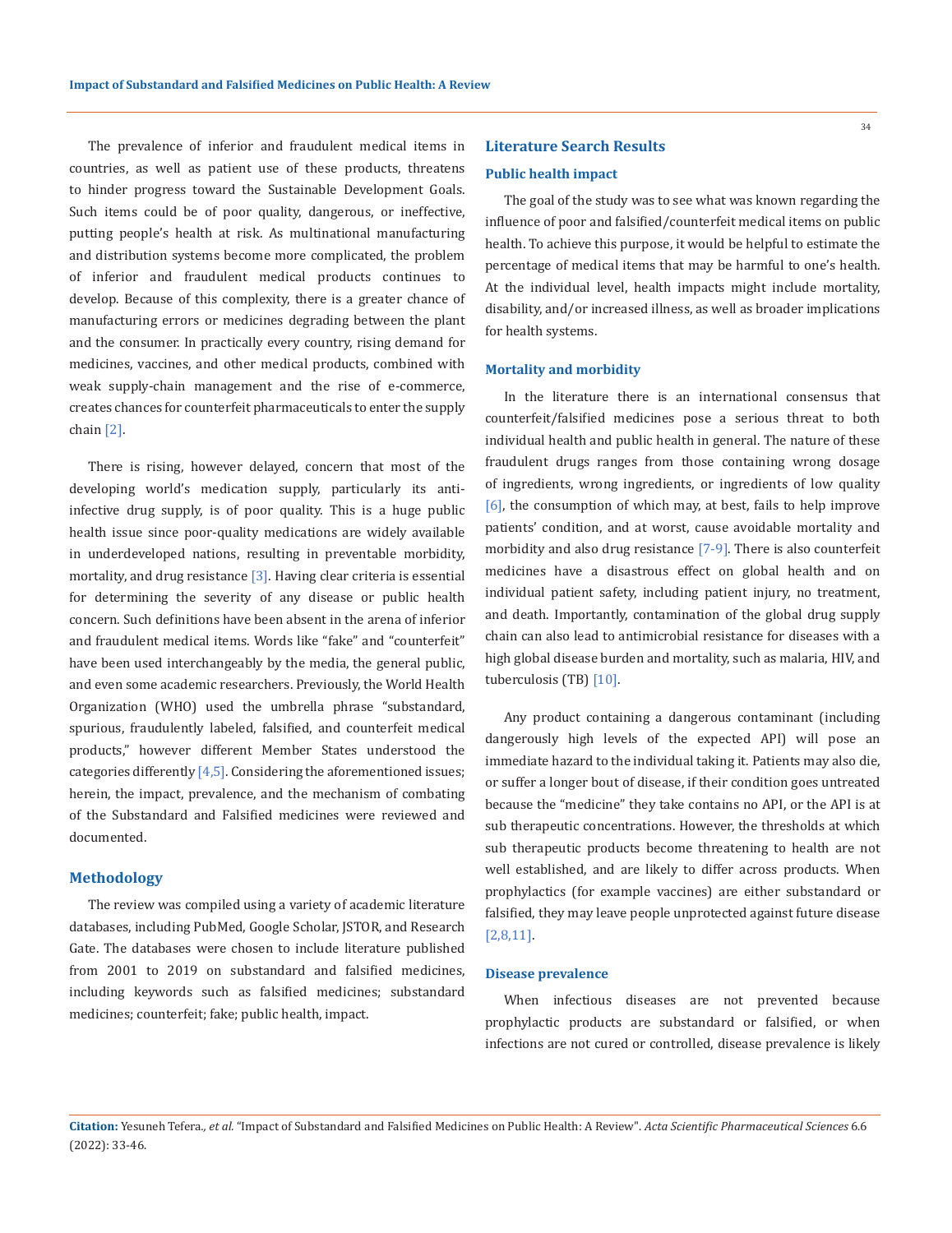to rise. Some literature says, in case of infectious disease the patient condition may get worsen even though he is taking the fraudulent drug. Similarly, in chronic conditions like erectile dysfunction, it may be an indicator of some other conditions like diabetes or atherosclerosis which may lost an opportunity to get diagnosed by the use of these drugs from black market. Over hundred children died in Nigeria in 1993 due to the harmful substance in the counterfeit cough syrup. Similar cases were reported in China and India in 1990-2007 and in panama due to ethylene glycol in cough syrup instead of glycerol. In 2002 more than 190,000 deaths occurred due to poly ethylene glycol contamination in paracetamol syrup [6,9].

Almost all drugs are counterfeited, but the commonly counterfeited medicines in developed countries were new, expensive lifestyle medicines, such as hormones, steroids, pills for erectile dysfunction and antihistamines [12,13]. However, in developing countries the most commonly counterfeited medicines are those which are used to treat life threatening conditions such as malaria, cancer, tuberculosis, HIV/AIDS, various antibiotics [13]. There are also adverse societal effects arising from the use of substandard drugs. The inadvertent use of suboptimal doses of drugs is likely to be one of the key factors contributing to antimicrobial resistance and thereby leading to the wider spread of disease [8].

### **Antimicrobial resistance**

Substandard antimicrobials often contain low and erratic drug doses, while falsified ones can be diluted. In either case, exposing pathogens to sub therapeutic doses of medicines selectively allows the growth of resistant organisms. Poor-quality drugs have contributed to the rise of drug-resistant tuberculosis. Drug-resistant staphylococcus infections are an emerging problem, especially in India, Latin America, and sub-Saharan Africa. Antimalarial resistance threatens to undo the good that artemisinin therapies have done, threatening global malarial control programs [14].

The literature argues that, Antimicrobial resistance is driven in part by pathogens being exposed to sub therapeutic doses of treatments, which may be due to administration of substandard and falsified antimicrobials. In many cases the levels of the API are so low or nonexistent that the treatment will be ineffective [2]. Efforts at quantifying the link between substandard and falsified medicines and antimicrobial resistance have been both anecdotal and statistical, although predominantly focused on research on antimalarial. Based on field surveys, for example, Dondorp and colleagues have shown that 53% of antimalarial sampled in southeast Asia contained incorrect levels of the API [15].

 At best, these medicines are ineffective; at worst, they injure patients by causing drug-resistant infections or death. In Africa, for example, substandard antimalarial cause drug resistance by exposing parasites to sub-lethal doses of active components [16]. Also counterfeit, substandard and falsified medicines pose a considerable threat to health. Although detailed knowledge of their prevalence and impact on human well-being is limited, they can fail to cure, promote antimicrobial resistance and ultimately kill [9,17].

Companies are confronted and colleagues estimated the human and economic consequences of antimalarial resistance at more than 116 000 deaths per year in another study [18]. One major area of concern is the growing number of substandard and falsified antimicrobials. The WHO Global Surveillance and Monitoring System reported that 42%of the 1,500 cases of substandard and falsified medical products reported between 2013 and 2017 were from the Africa region. Antibiotics and antimalarial were most commonly reported, representing around 36% of all the products reported by member states [19]. Suleman and colleagues believed that high prevalence of poor quality Mebendazole, Albendazole, and tiniidazole in Ethiopia: up to 45% [20].

#### **Loss of confidence**

A further potential effect of substandard and falsified medical products is the loss of public confidence in medication and in health systems. Where doubts about the quality of medicines lead people to stay away from particular health facilities, refuse vaccination for their children or fail to take treatment as prescribed, their health may suffer [9]. Substandard medicines also have social and economic effects, as they may reduce patients' confidence in their doctors, pharmacists, and even in modern medicines as a whole [21].

Pharmaceutical companies can be very guarded about the issue. Publicizing particular cases can lead to diminished sales because patients or doctors lose confidence in the quality of the brand [17].

**Citation:** Yesuneh Tefera*., et al.* "Impact of Substandard and Falsified Medicines on Public Health: A Review". *Acta Scientific Pharmaceutical Sciences* 6.6 (2022): 33-46.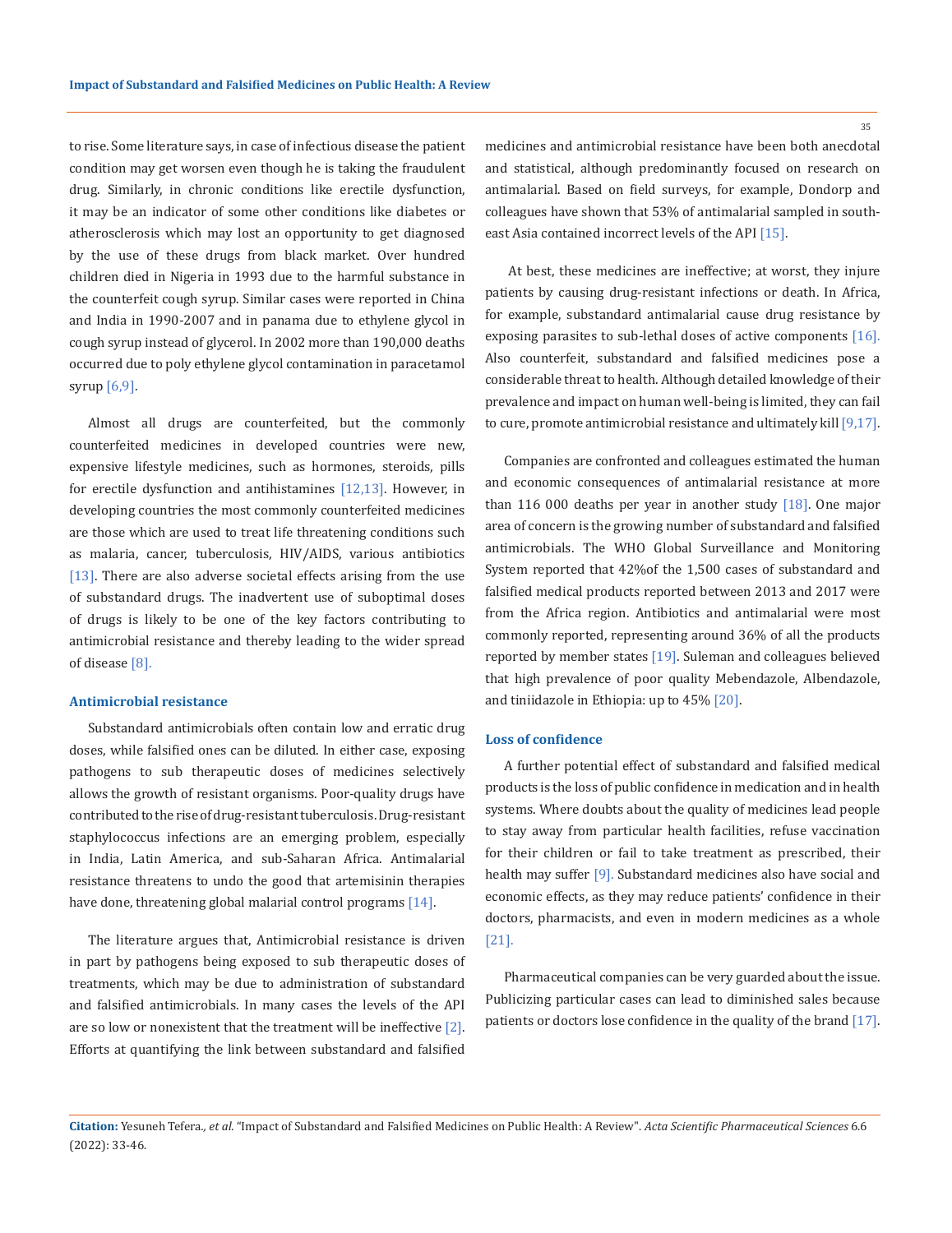Substandard or falsified medical products can moreover contribute to an erosion of trust if patients and households develop a suspicion or mistrust of health professionals, the health system and even other public institutions. This can result, for example, in patients forgoing treatment altogether or even seeking alternative treatment from unregulated outlets and/or care providers. Various stakeholders, from academics to policy-makers, have highlighted this as a significant consequence for health systems [9,14,22].

#### **Socioeconomic consequence**

Substandard and falsified medicines effect health directly and pose a danger to individual patients and to public health. They also have economic and social consequences, including the direct costs of additional treatment and indirect social costs of lost confidence in the health system and the government  $[14]$ . The most direct cost of substandard and falsified medical products to patients and their families is the money they spend on medical products that cause harm, or that do not work. Products that are toxic, or that fail to cure or prevent further disease, will certainly represent a wasted financial outlay. Toxicity, treatment failure, or infection resulting from failed prophylaxis may also lead to extra spending on health services and new medical products [2].

All of the above clinical and humanistic factors contribute to an increased economic burden, both on a national scale and to individuals. In some developing countries, up to 90% of the population have to pay for their medicines, and these costs can account for a large proportion of household income [23]. Paying for replacement or additional drugs, or for repeated courses of inadequate ones, may impose a severe economic burden on a household, especially if combined with loss of income due to illness. At a national level, the costs associated with inadequate or contaminated drugs may include those for lost productivity, in addition to increased direct healthcare costs if these are at least in part met by the state. As noted by Wertheimer and Norris, development of resistance secondary to the use of commonly available (often generic) drugs will necessitate the development of new, probably more expensive alternatives, thus further aggravating the economic burden of treating infectious diseases [24].

 In many high-income nations, health insurance and other systems for achieving universal health care are well-established, lowering health spending from household budgets (also known as "out-of-pocket" spending). Several middle-income countries, as well as a few low-income countries, are increasingly adopting such systems. As a result, the percentage of out-of-pocket spending has decreased slightly. Although the decline has been most pronounced in low-income countries, individuals and families continue to take the burden of health-care spending in LMICs, accounting for roughly 37% of total spending, compared to 14% in high-income nations [14].

### **Poor quality medicine- how defines it?**

Establishing the magnitude of any disease or public health challenge depends on having clear definitions. In the field of substandard and falsified medical products, such definitions have been lacking. The media, the general public and even some academic researchers have used words such as "fake" and "counterfeit", often interchangeably with other terms. The World Health Organization (WHO) previously used the catch-all term "substandard, spurious, falsely-labelled, falsified and counterfeit medical products", although the various terms were interpreted differently by different Member States [25]. Most controversially, the term "counterfeit" was sometimes used in some jurisdictions to refer to medicines that infringed patents or other intellectual property rights [2].

Such clashes are often caused by a second fundamental problem: the absence of a clear, internationally agreed terminology to define different sorts of legitimate or illegitimate medicine [11]. Everyone agrees that there are two categories of legitimate medicine on the market: proprietary medicines, which are initially marketed under patent, and generic medicines, which are lawful copies of the proprietary medicines either because in a given country the patents have expired or were never granted or because the manufacturer has a licence to use the patent. Despite price differences, both proprietary and generic medicines are produced according to good manufacturing standards, are properly regulated for quality, and can bear brands or trademarks [26].

For the illegitimate medicines, however, the situation is rather complex. In the literature, there are different terms used to refer to poor-quality medicines, such as counterfeit, substandard, falsified, spurious, degraded, fake, and falsely-labeled. Among them, the term "counterfeit" appears to be especially controversial [27]. However,

**Citation:** Yesuneh Tefera*., et al.* "Impact of Substandard and Falsified Medicines on Public Health: A Review". *Acta Scientific Pharmaceutical Sciences* 6.6 (2022): 33-46.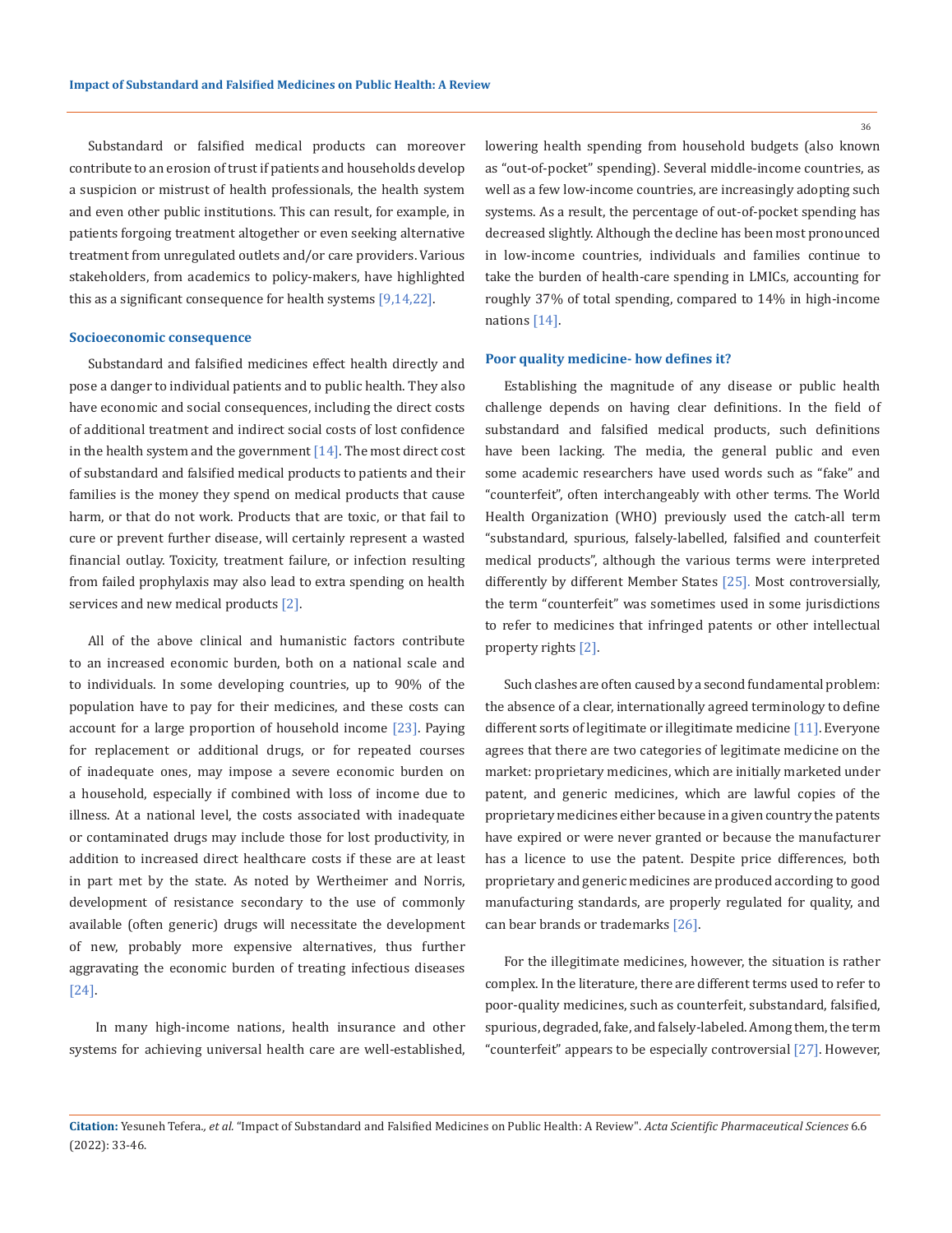placing all illegitimate medicines under the SSFFC umbrella gives the misleading, mistaken impression that they are all deficient in the same way, when actually there are many possible deficiencies, each requiring different solutions [28].

In response to the global threat posed by substandard and falsified medicines, the  $70<sup>th</sup>$  World Health Assembly introduced new terminology and definitions for the category of 'substandard/spurious/falselylabelled/falsified/ counterfeit' (SSFFC). The new terms 'substandard', 'falsified' and 'unregistered medicines' were proposed to exclude 'counterfeit medicines' (the infringement of intellectual property) from the category. The introduction of global standardized definitions can be considered a crucial step towards developing and advocating interventions to combat substandard and falsified medicines [19].

The World Health Organization (WHO) defines a substandard medicine as an authorized medical product that does not meet quality standards or specifications, produced by a known manufacturer with no intent to fool or defraud the patient [19,28]. Substandard medicines enter the legitimate supply chain and reach patients when the technical capacity to enforce good manufacturing practices (GMP) and good distribution practices (GDP) is limited [19].

The WHO defines a falsified medicine as a medical product that is deliberately and fraudulently mislabeled concerning identity and source. Falsified medicines are produced in unsanitary and unregulated conditions by an unknown manufacturer. They can contain incorrect quantities of the active pharmaceutical ingredient (API), inert ingredients and dangerous contaminants. The packaging of falsified medicines is nearly always identical to the original medicine, making it challenging to identify without running a series of detection tests on the contents of the medicine [19]. Counterfeiting is an intellectual property concept, and should not be confused with issues concerning the safety, quality and efficacy of medicines. Specifically, they support the definition of counterfeiting contained in the TRIPS Agreement, with no amendments [29].

# **WHO definitions of substandard, unregistered/unlicensed and falsified medical products**

For many years, the response to this important threat to public health was embroiled in a discussion of complex definitions that meant different things to different people. Reflecting this complexity, until May 2017, WHO used the term "substandard/ spurious/falsely-labelled/falsified/counterfeit medical products". The WHO Member State mechanism on substandard and falsified medical products was tasked with revising these definitions to ensure that they were based on a public-health perspective, with no account taken of intellectual property concerns. Based on these deliberations, the World Health Assembly, which governs WHO, adopted the following definitions: [2,28].

# **Substandard medical products**

Also called "out of specification", these are authorized medical products that fail to meet either their quality standards or their specifications, or both [11,17,19,28].

### **Unregistered/unlicensed medical products**

Medical products that have not undergone evaluation and/or approval by the national or regional regulatory authority for the market in which they are marketed/distributed or used, subject to permitted conditions under national or regional regulation and legislation [11,28].

### **Falsified medical products**

Medical products that deliberately/fraudulently misrepresent their identity, composition or source [28].

#### **The Prevalence of the Problem**

Literature shows the problem is growing, but its size remains unclear. The lack of reliable data has been widely acknowledged among international organizations and academia. It is estimated in an International Medical Products Anti-Counterfeiting Taskforce (IMPACT) report (2008) that over 30% of medicines in many African countries and some part of Asia are falsified. In areas which are heavily affected by infective diseases such as malaria, tuberculosis and HIV/AIDS, this figure goes even beyond 50% [30].

The phenomenon of drug counterfeiting was first identified as an emerging problem by the WHO in 1985 [13]. But, since then this problem has grown to a much larger extent with more than 10% of drugs globally are counterfeit, and in some countries the situation is even worse with more than 50% of the drug supply is counterfeit [13]. The problem of spurious drugs in India is a very common problem [31]. The developing countries are not merely the victims

**Citation:** Yesuneh Tefera*., et al.* "Impact of Substandard and Falsified Medicines on Public Health: A Review". *Acta Scientific Pharmaceutical Sciences* 6.6 (2022): 33-46.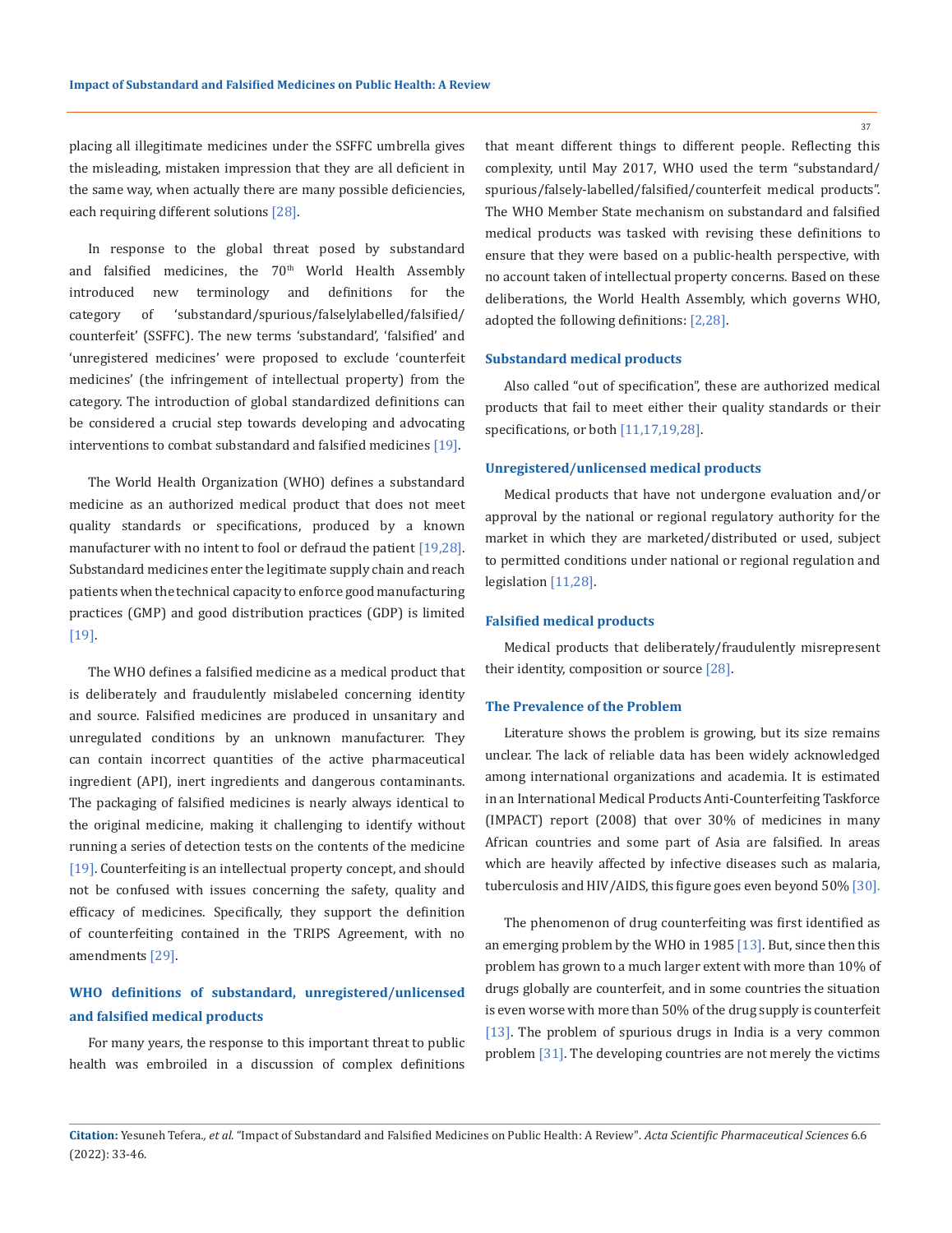of the problem, but also serve as the sources of fake drugs with India and China being the biggest culprit's globally. One statistic by the European Commission described India as the source of 75% of fake drugs and according to one report; most of the fake drugs in Nigerian markets originate from India. From January 1999 to October 2000, 46 reports of counterfeit drugs were received from 20 countries; 60% from developing countries and 40% from developed nations [13] .

Counterfeit medicines are found more in the drug markets of developing countries (10-50%) than in developed countries (1%) due to various reasons like poor regulatory control on drug market and economy of the population. That is in developing countries expensive drugs are available at a cheaper rate through black market. So public awareness about the consequences of consuming counterfeit medicine is the main factor in controlling the spread of these medicines in the market [6]. Although most of the manufacturing and trade in counterfeit medicines occurs in Asia, counterfeit medicines are pervasive worldwide. This hazard was evidenced by the Interpol counterfeit seizures in 2009, including 20million pills in China and Southeast Asia, 34 million pills in Europe, and hundreds of millions of dollars in counterfeit drug seizures in Egypt [10].

The European Union (EU) is particularly threatened by an influx of counterfeit medicines, especially those sold on the Internet. With estimates depicting annual increases of counterfeit sales of 15% per annum and one in five Europeans admitting they have purchased a prescription drug without a prescription, counterfeits have become a serious public health problem in this region [1]. Also other literature done, in the European Union, medicines are now the leading illegitimate product seized at the border, increasing 700% from 2010 to 2011 [and the seizures would be even higher, if the EU enforced more than just intellectual property violations] [32].

Indeed, the literature on counterfeits in resource poor countries is deeply concerning. Surveys and studies have shown that an estimated 30% of drugs sold in Kenya are counterfeit, that between 38% and53% of vital antimalarial drugs in mainland Southeast Asia are counterfeit, and that in several other cases, patients have been left untreated and died as a result of counterfeit vaccines that comprised only water or saline  $[9,33]$ . The World Health

Organization has estimated that over 10% of all drugs in the supply chain worldwide are counterfeit. Tragically in some countries counterfeit drugs make up more than 30% of the drug supply. It is estimated that drugs purchased over the internet are counterfeited in about 50% of cases [2].

# **The causes of the prevalence of substandard and falsified medicines**

Reasons for the emergence and prevalence of falsified medicines differ from country to country and from region to region, due to a variety of political, economic, social and cultural factors. The most obvious difference is between rich countries and poor countries. In impoverished nations like Nigeria, the demand for affordable essential medicines is strong, but meanwhile we have to bear in mind that this is also a country where over 70% of medicines rely on importation and people have to live with chaotic distribution networks [34]. Nearly all kinds of medicines, Over-the-Counter (OCT) or prescription-only (POM), good-quality or poor-quality, are mixed together and can be found in open market, street vendors, public and private hospitals, and hawkers on motorcycles [34].

There are now more of these products, in part because the global demand for medicines, vaccines and diagnostic kits has grown so rapidly in recent years. The growing market has created new opportunities for unscrupulous traders, businesses, and criminals. By analyzing the database of cases reported to WHO as a whole it is possible to begin to identify patterns – clusters of factors and trends that allow the makers and sellers of substandard and falsified products to thrive [29]. Like any other commerce, the trade in substandard and falsified medical products depends on profit margins. It does best where demand is high, and where there is a shortage of supply; indeed, even very low-cost products are attractive as long as the potential sales volume is high enough. The trade is driven by an unpleasant combination of the ill-informed, the careless, the unprincipled and the criminal, so it thrives in places where the technical capacity is poor and the risk of detection is low [29].

# **Constrained access to affordable, safe and quality medical products**

Medical products that are falsified or poorly made find their easiest access to the market when they fill a vacuum. That vacuum

**Citation:** Yesuneh Tefera*., et al.* "Impact of Substandard and Falsified Medicines on Public Health: A Review". *Acta Scientific Pharmaceutical Sciences* 6.6 (2022): 33-46.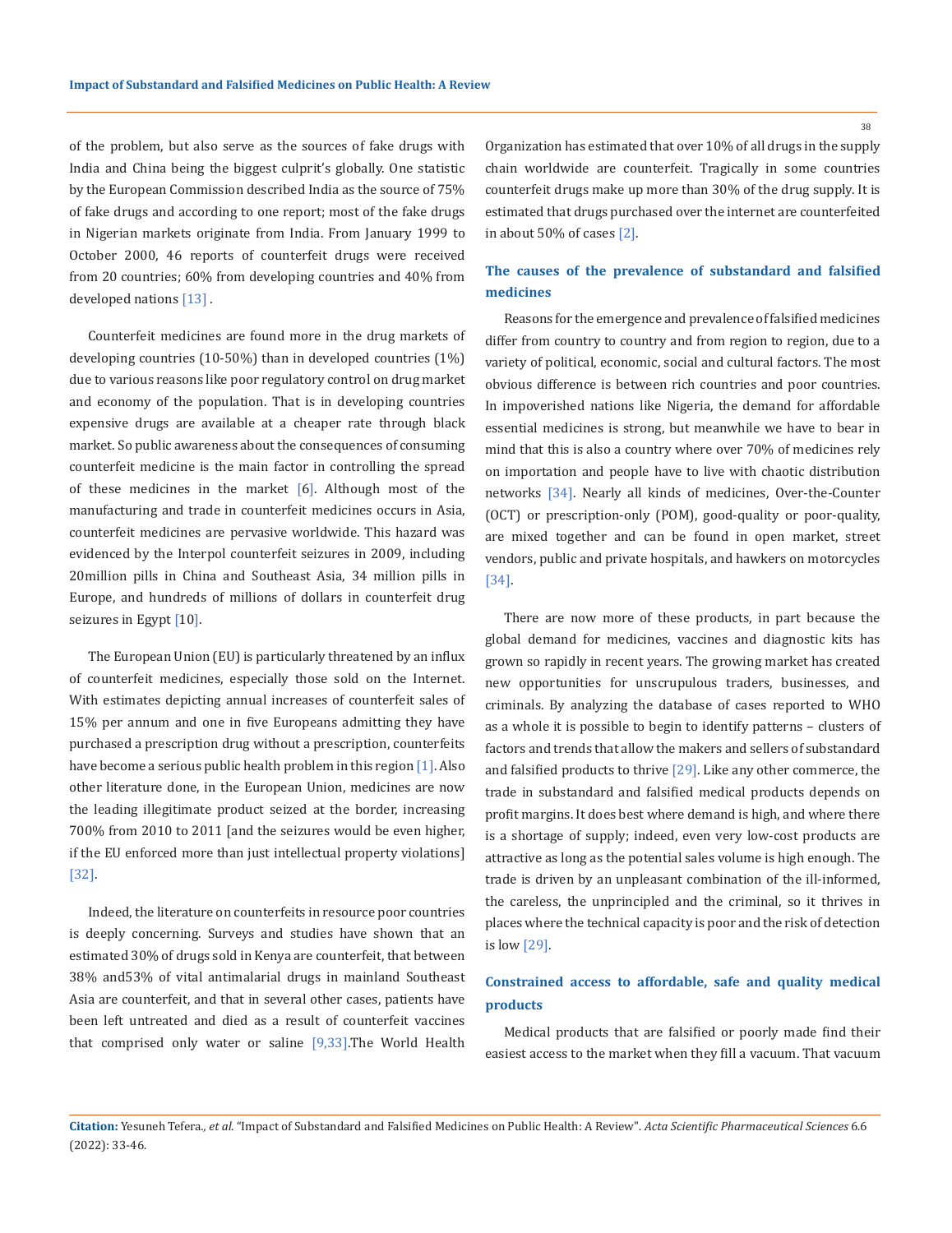often arises when people need or want medicines that they cannot obtain or afford. The price of a medical product is an important consideration for many patients and their families, especially if it is not sufficiently covered by insurance or by a national health system, and if people have to pay for it out of their own pockets. If a good quality medicine from a known supplier is too expensive, people may try a cheaper one, bought from an unlicensed supplier, in a street market or over the Internet  $[29]$ . Avastin, a trademarked brand of the cancer medicine bevacizumab was widely used in the United States to treat many types of cancer, including advanced breast cancer, at a cost of around US\$ 2400 per injection. In November 2011, following a review of new clinical trials that showed no real benefit for breast cancer patients [35], the United States medicine regulator (US FDA) decided that the manufacturer should no longer sell it for that use. Several health insurance companies changed their policies to match, saying they would not cover the cost of the medicine for new users. But some women and their doctors still wanted to use it  $[14,36]$ .

 High prices are not the only reason that people have difficulty obtaining the medical products they need. This section provides examples of many cases in which necessary medicines are simply not available. The reasons for the shortages include poor infrastructure, war, disasters or geographical isolation, all of which disrupt distribution. Sometimes, stocks have run out because of bad planning, theft or mishaps higher up the supply chain. In other cases, medicines just cannot be manufactured fast enough. When a shortage of quality medicines, vaccines or diagnostic kits occurs, other, less reliable products often quickly flow in to fill the gap [29].

### **Lack of legislation and regulations enforcement**

Being one mostly criticized topic in the literature, deficiencies in nationwide and worldwide legislation and enforcement are considered as a major hurdle in battling against the issue of falsified medicines [29,37]. Medicine falsification is financially rewarding, whose profit can compare with the manufacturing of narcotic drugs. Nevertheless, the penalty for this kind of pharmaceutical crime is light [38]. In some countries, producing falsified medicines does not even count as a crime, while in some countries like Norway, imprisonment of possessing falsified medicines without legal reasons is maximum 4 months  $[11,38]$ . In addition, as medicine falsification activity becomes more organized, even highly globalized, the lack of international law and inconsistent 39

definitions of this crime among different nations unfortunately make it difficult to extradite and prosecute falsifiers [11].

A competitive generics market benefits consumers, as does a rigorous and unpredictable inspection regime [14]. In many developing countries, lack of confidence in the regulatory system breeds low enthusiasm for generic medicines [14,39]. An influx of generic medicines will only reduce the circulation in falsified and substandard drugs when there is a system to assure consumers of medicines quality. The drugs regulatory authority has the ultimate responsibility for the quality of medicines in the country. That includes registering medicines, issuing licenses and market authorization, post market surveillance, quality control testing, oversight of drug trials, and manufacturer and distributor inspections [14].

This range of responsibilities requires significant technical depth in staffing and political will to enforce regulations. Staffing shortages are often a problem in the public sector in low- and middle-income countries, where regulators are poorly paid and not well respected. Staffing shortages at the regulatory authority are a particularly serious problem in India and China, two main pharmaceutical producing nations with massive industries to oversee [14]. There are similar problems in less industrialized countries. A WHO survey of 26 drug regulatory authorities in sub-Saharan Africa found that only one country's regulator published guidelines on good distribution, while only 20 percent published internationally rigorous manufacturing practices [29].

Last but not least, the booming yet loosely regulated internet pharmacies pose a potential threat to consumers, in that the public with rather low awareness of the danger of falsified drugs are exposed to a large quantity of illicit online pharmacies. Even worse, when prescription-only medicines can be purchased without prescriptions, drug misuse may happen and drug quality cannot be ensured. To some extent, online pharmacies also accelerate the global movement of goods including falsified pharmaceutical product, yet regulations on this cyberspace are lacking [40]. When introducing legislation or guidance on a policy level, outcomes are often not applicable to LMICs and are challenging to implement in these countries. One example is the WHO Good Manufacturing Practices certification, which is primarily used in LMICs. These guidelines are often adjusted to fit local conditions and their

**Citation:** Yesuneh Tefera*., et al.* "Impact of Substandard and Falsified Medicines on Public Health: A Review". *Acta Scientific Pharmaceutical Sciences* 6.6 (2022): 33-46.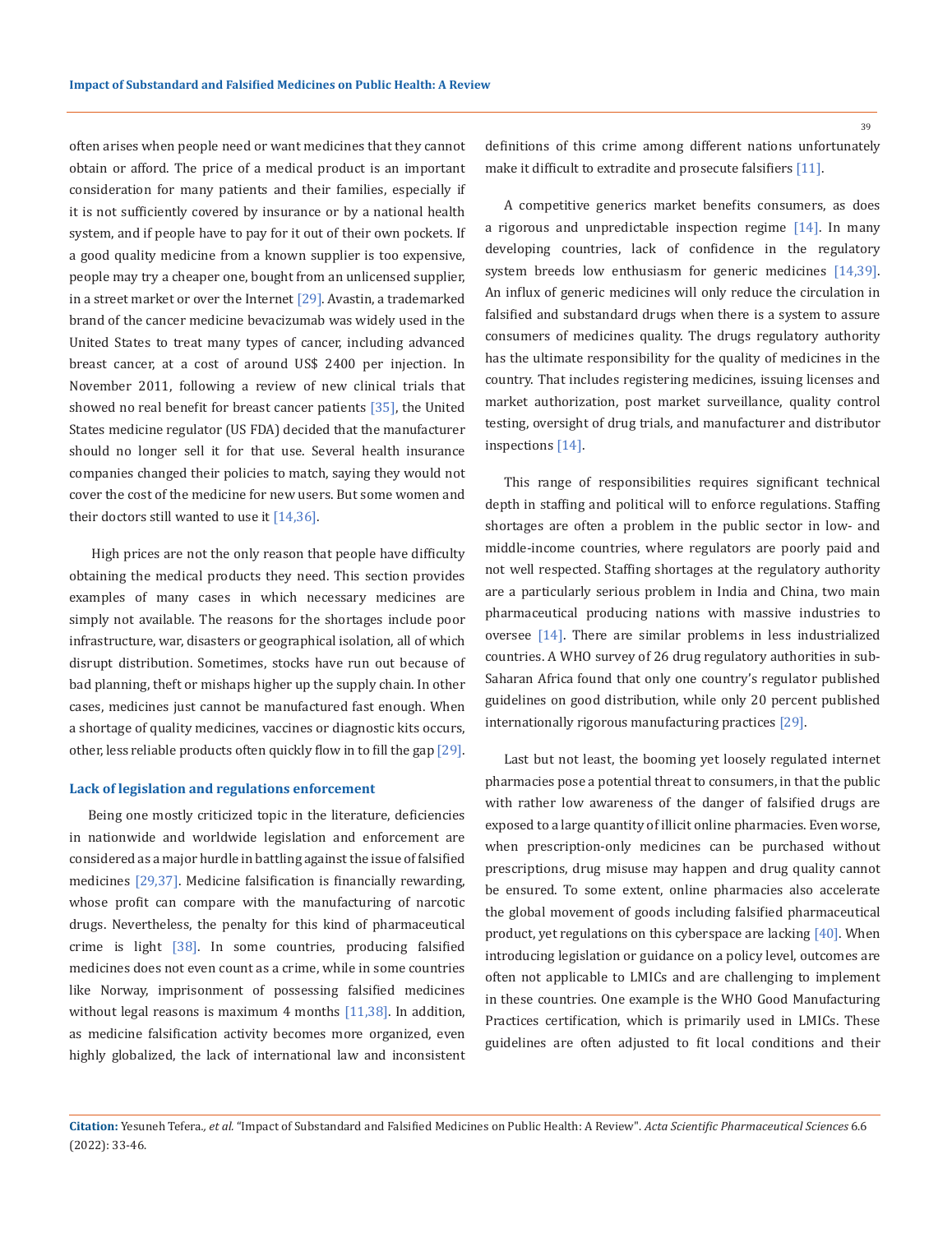implementation is challenging because the strict enforcement of the guidance might lead to significant barriers to the growth of domestic companies [19].

### **Vulnerable supply chain**

Although substandard and falsified medicines are a more significant problem in LMICs, their presence is not limited to countries with poor regulatory controls or weak pharmaceutical governance; these medicines have infiltrated medicine supply chains in countries of all economic levels. In April 2014, the European Medicines Agency published a warning for nine batches of trastuzumab vials stolen from Italian hospitals that later appeared in Finland, Germany and the UK. These vials had been intentionally compromised so that the API was absent or diluted and/or vial integrity was damaged causing a loss of sterility  $[19]$ .

Falsified medicines do not only circulate in unauthorized pharmacies and street markets, as traditionally described in developing nations, but have also penetrated into the legitimate supply chain and flowed directly to hospitals, doctors and authorized pharmacists, or even go straight to the end users – patients – through internet sales. The latter is particularly identified in the literature from developed countries. For example, in 2011 fake Avastin®, a drug for cancer treatment, was found to have entered the legitimate supply chain in the US. Shockingly enough, the supplier was a licensed wholesale company and they sold directly to doctors. According to data from Austria, using internet pharmacies poses a major risk for patients to purchase falsified medicines. The Austria health authority found that 95% of prescription drugs purchased via the internet were falsified [41].

 Illegal online medicinal product sellers, sometimes called rogue online or internet pharmacies, threaten the health, lives, privacy and security of internet consumers globally. According to multiple source, which is generally consistent with the finding of the World Health Organization (WHO) and the National Association Boards of Pharmacy, at any one time there are approximately 40,000- 50,000 active online medical product sellers worldwide, and 93%- 96% of them are operating illegally. These sellers do not operate in compliance with the laws of the jurisdiction in which they are located, or to where they are selling the products. It has been estimated that these criminals could generate up to US\$35m in one year from a single website [42]. The problem is compounded in lowand middle income countries that have weak or under-resourced infrastructures for regulating medicines—opening the door for the distribution of substandard and counterfeit medicines—including attenuation of drugs through weak supply chains (for example, degradation of a heat-sensitive product by the time it reaches the patient) [43].

Excessive fragmentation is an important difference between developed and developing countries' drug distribution systems. In developed countries, comparatively few large firms control the market and regulatory authorities require some chain of custody documentation. In low- and middle-income countries, the system is vastly more complicated. Sometimes multiple parallel distribution systems of varying efficiency run in the same country.

| <b>Factor</b>                            | <b>Developed Countries</b>                                                                            | <b>Developing</b><br><b>Countries</b>                                                                                                                                                                  |
|------------------------------------------|-------------------------------------------------------------------------------------------------------|--------------------------------------------------------------------------------------------------------------------------------------------------------------------------------------------------------|
| Payer or<br>reimbursement                | Strong presence of public or private insurance<br>companies and limited out-of-pocket<br>expenditure. | Mostly payments are made out of pocket. Social health<br>insurance systems are expanding in many emerging mar-<br>kets. Private insurance plans are also growing in some<br>emerging market countries. |
| Regulatory<br>structure                  | Strong, well-defined laws and overall good<br>ability to enforce regulations                          | Weak fragmented regulatory structures, ill-defined laws in<br>some instances, and poor ability to enforce regulations.                                                                                 |
| Patented, generic<br>vs. branded generic | The market for prescription drugs consists of<br>patented drugs and generics.                         | Poor regulatory structure creates a strong market for<br>branded generics (brand is used as a signal of quality by the<br>patient).                                                                    |
| Prescription<br>adherence                | Prescription drugs can only be dispensed with a<br>formal prescription.                               | Retail drug shops often dispense medicines and also<br>Act as the first point of health care contact for many pa-<br>tients.                                                                           |

# **Citation:** Yesuneh Tefera*., et al.* "Impact of Substandard and Falsified Medicines on Public Health: A Review". *Acta Scientific Pharmaceutical Sciences* 6.6 (2022): 33-46.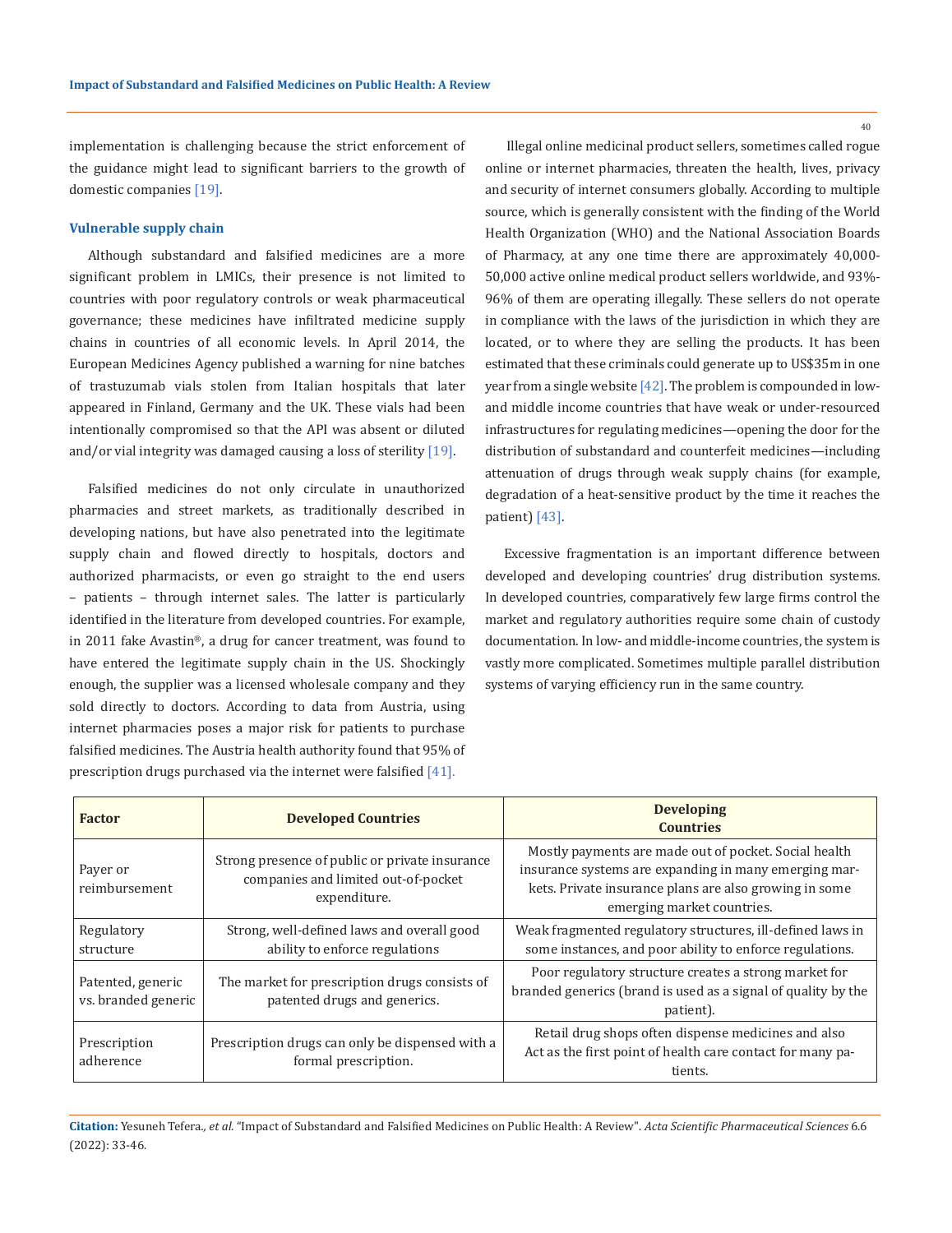|                                   | Buyer (insurance companies or                                                                                                                                                                                                                                     |                                                                                                                                                                                                  |
|-----------------------------------|-------------------------------------------------------------------------------------------------------------------------------------------------------------------------------------------------------------------------------------------------------------------|--------------------------------------------------------------------------------------------------------------------------------------------------------------------------------------------------|
| Balance of power<br>in the system | national health system) monopoly creates<br>good balance of power between the<br>manufacturer and the patients. In the United<br>States, pharmacy benefit managers and<br>drug formularies are commonly<br>used as a means to ensure further<br>balance of power. | Balance of power is tilted toward the<br>manufacturer and the distribution<br>channel. The large fraction of patients<br>purchases with out of pocket Funds and have little<br>bargaining power. |

**Table 1:** Differences in Overall Structure of the Pharmaceutical Market in Developed and Developing Countries.

### **Lack of awareness of the problem**

Without a clear picture of the extent of the problem, which products are compromised, and where the products surface, it is difficult to develop an appropriate prevention strategy and monitor progress. An insufficient understanding of the scope of the problem also contributes to a lack of awareness about substandard and falsified drugs among health workers and the general population. Increasing public awareness will not in and of itself decreases falsified and substandard medicines, because consumers cannot distinguish safe and unsafe medicine in the marketplace. However, public awareness is useful way to drive political will for correcting the problem and to educate people on warning signs of compromised medicines [14].

The WHO and studies recommend the need for public awareness on the growing trade in counterfeit drugs and the public health risks associated with it  $[15]$ . However, information on public awareness on counterfeit drugs and the ability to identify or suspect counterfeited drugs is scanty [44]. Literature conduct in Tanzania 55.6% were able to distinguish between a genuine and a counterfeit drug while 130 (44.4%) failed and health profession (84%) were able to distinguish a genuine drug from a counterfeit antimalarial drug  $[44]$ . These innocent buyers are unaware of the whereabouts of the manufacturer or the quality of the product, and many times they are not even aware of the expired, degraded or substandard products which ultimately results in failure of the treatment and with antibiotics this lead to escalation of antimicrobial resistance [9,13].

As with medicine sellers, many consumers are unaware of the prevalence of poor quality in medicines. The Laos study concluded that 73 percent of consumers were unconcerned about the quality of the drugs they purchased. Additionally, 80 percent of urban consumers and 96 percent of rural customers were unaware that some medicines could contain less than the labeled amount of active ingredients. Consumers in urban areas were generally more aware of important criteria used to determine drug quality [14]. Other research suggests gaps in awareness, especially among the poorest people in society. A qualitative study of Sudanese policy makers and pharmacists suggested that awareness of counterfeit products is lowest among the poor and people living in remote areas. Participants at overseas site visits for this study mentioned similar patterns in many developing countries. Often, welleducated urban consumers understand the threat of fake drugs and take precautions to avoid them. The poorest patients, and those living in areas with few to no reliable pharmacies, are often the least aware [14].

41

# **Combatting the problem of substandard and falsified medicines**

Key elements include awareness; better data; compliance with quality standards; strengthening regulatory and quality systems; increasing resources for regulatory agencies responsible for oversight and enforcement; and enhancing the ability to approve, bring to market, and maintain the availability of quality drug therapies, through appropriate incentives and investment.

# **Increase awareness of the problem of substandard and falsified medicines**

Elevating the issue for practitioners, patients, and policymakers through outreach campaigns about risks and possible responses. Educating the public (public awareness) on the problems of falsified and substandard medicines is important, but only insomuch as education empowers people to act. The increasing awareness of falsified and substandard medicines could drive improved pharmacovigilance in developing countries. Awareness

**Citation:** Yesuneh Tefera*., et al.* "Impact of Substandard and Falsified Medicines on Public Health: A Review". *Acta Scientific Pharmaceutical Sciences* 6.6 (2022): 33-46.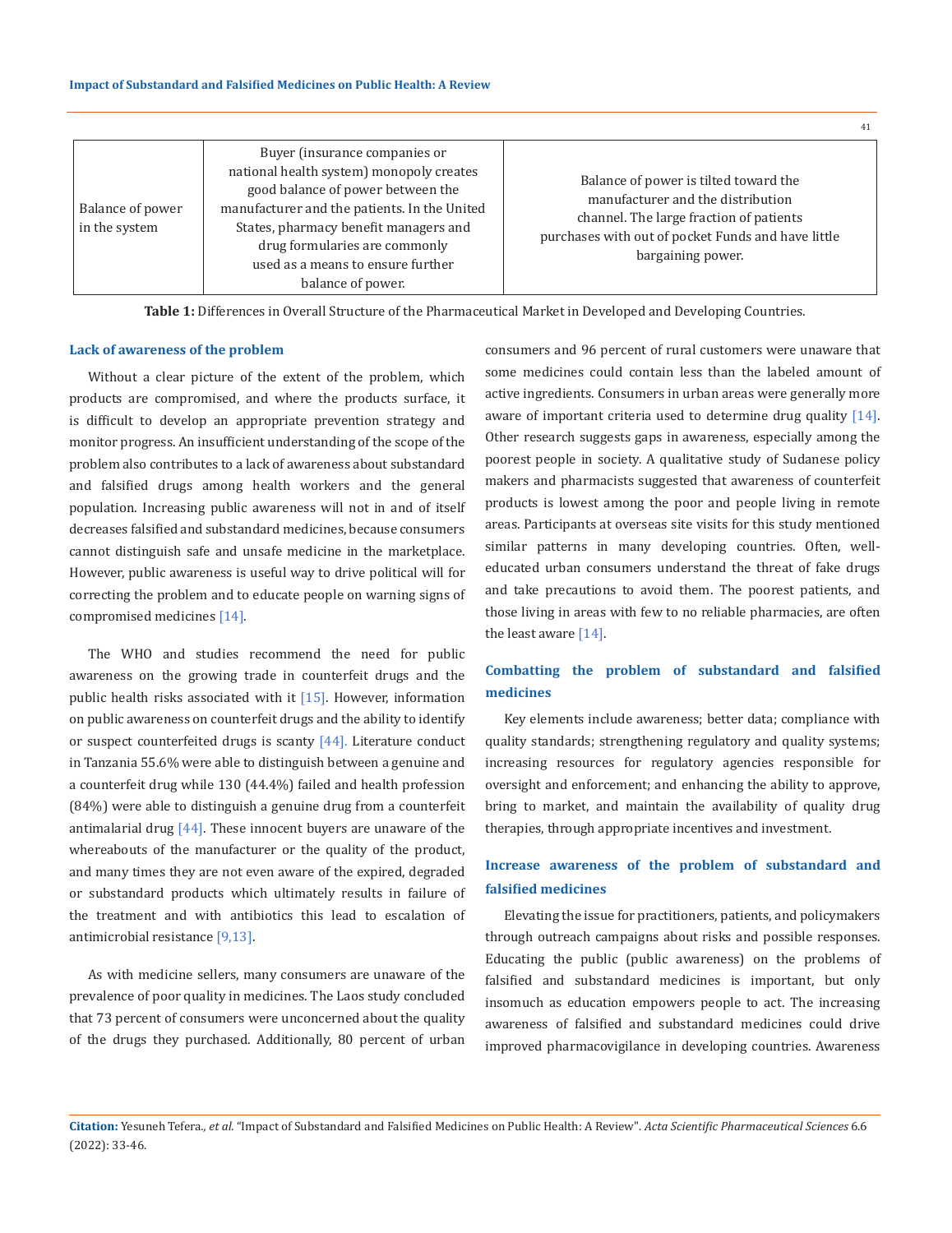campaigns and investigative reporting reach health workers as well as they reach the rest of the public. There is also a need for targeted health worker education on falsified and substandard medicines, emphasizing the correct reporting channels health workers can use to confirm suspected cases of falsified and substandard drugs [13,14,19,21,29,41].

 Education and communication are feasible in rich and poor countries alike. Representatives of 200 WHO member states stressed the importance of educational initiatives for consumers and health workers at the first meeting of the WHO global mechanism against falsified and substandard drugs  $[14]$ . The most wide-reaching communication strategies make use of many Channels, including print media, television, radio, the internet, mobile devices, and social media. Governments and NGOs have made good progress using these channels to promote understanding of the problem [29].

Health workers are the first line of pharmacovigilance and will be point persons in any consumer education campaign. Their training should include information on falsified and substandard drugs. Providers should be made more aware of their role in the postmarket surveillance of medicines, a new responsibility in many developing countries [13]. A health worker checklist might remind providers to ask patients for information about lack of response to treatment, slow response, and appearance of unusual symptoms. The list would also remind health workers about the proper channels for reporting an adverse event. In February 2005, the Nigerian drugs regulatory agency launched a national awareness campaign about fake medicines in Nigeria [13].

A counterfeit drug may look like the genuine version of the drug. Unfortunately, the only way to confirm whether it is counterfeit is by performing a chemical analysis in a laboratory. However, signs such as different doses of medicine inside the packs from those stated on the outside, the pack containing capsules when the box states tablets, expiry dates and batch numbers on the box not matching those of the drugs inside, and patient's information leaflets being in the wrong language or out of date may indicate whether a drug/ product is counterfeited. Awareness of respondents on these signs is important towards suspicion of counterfeit drugs and avoidance of buying such drugs consequently reducing the market and profit of these illicit drugs [14].

USP is a longstanding proponent of raising awareness and taking action to improve medicine quality. Recognizing the key role that quality standards play in improving public health outcomes, USP is steadfast in its commitment to be a leading advocate for the use of quality standards throughout the world [43].

# **Strengthen legislation and regulation**

Legislation should effectively manage the risks to patients, while simultaneously promoting access to affordable medicines, and stimulating innovation in new and better products relative to each country [19]. Most HICs have strict laws in place concerning the manufacturing, supply, distribution and dispensing of medicines, making it less likely that substandard medicines are produced or that falsified medicines penetrate the supply chain. Unfortunately, when looking at LMICs, a sufficient healthcare system is not in place; instead, they have weak regulatory bodies that cannot cope with the burden of poor-quality medicines. Illegal organizations will gravitate towards countries where these systems are the weakest [14].

Current regulatory and legislative leniency in LMICs is likely to be a function of outdated laws; these require updating with more stringent prosecution methods and stricter penalties [14]. To be able to introduce new laws and enforce penalties, more robust medicine regulations, surveillance and law enforcement need to be implemented. Countries with a higher incidence of substandard and falsified medicines generally lack appropriate product registration; good laboratories that can test product quality; a mechanism for surveillance and monitoring; and appropriate oversight, compliance and enforcement to remove compromised products from the market. It is critical to invest in and build strong, sustainable quality assurance systems and robust post market quality surveillance as part of an overall prevention, detection, and response framework for medicines [14,29]. Building local capacity and introducing innovative safeguards (i.e., surveillance technologies) helps to eliminate substandard and falsified products. Publicly available test specifications supported by acceptable procedures and reference materials are key to the implementation of surveillance programs, serving as an important adjunct to other methods, such as visual inspection [43].

Medicines and medical products by strengthening regulatory systems and building manufacturing capacity in low-and middle-

**Citation:** Yesuneh Tefera*., et al.* "Impact of Substandard and Falsified Medicines on Public Health: A Review". *Acta Scientific Pharmaceutical Sciences* 6.6 (2022): 33-46.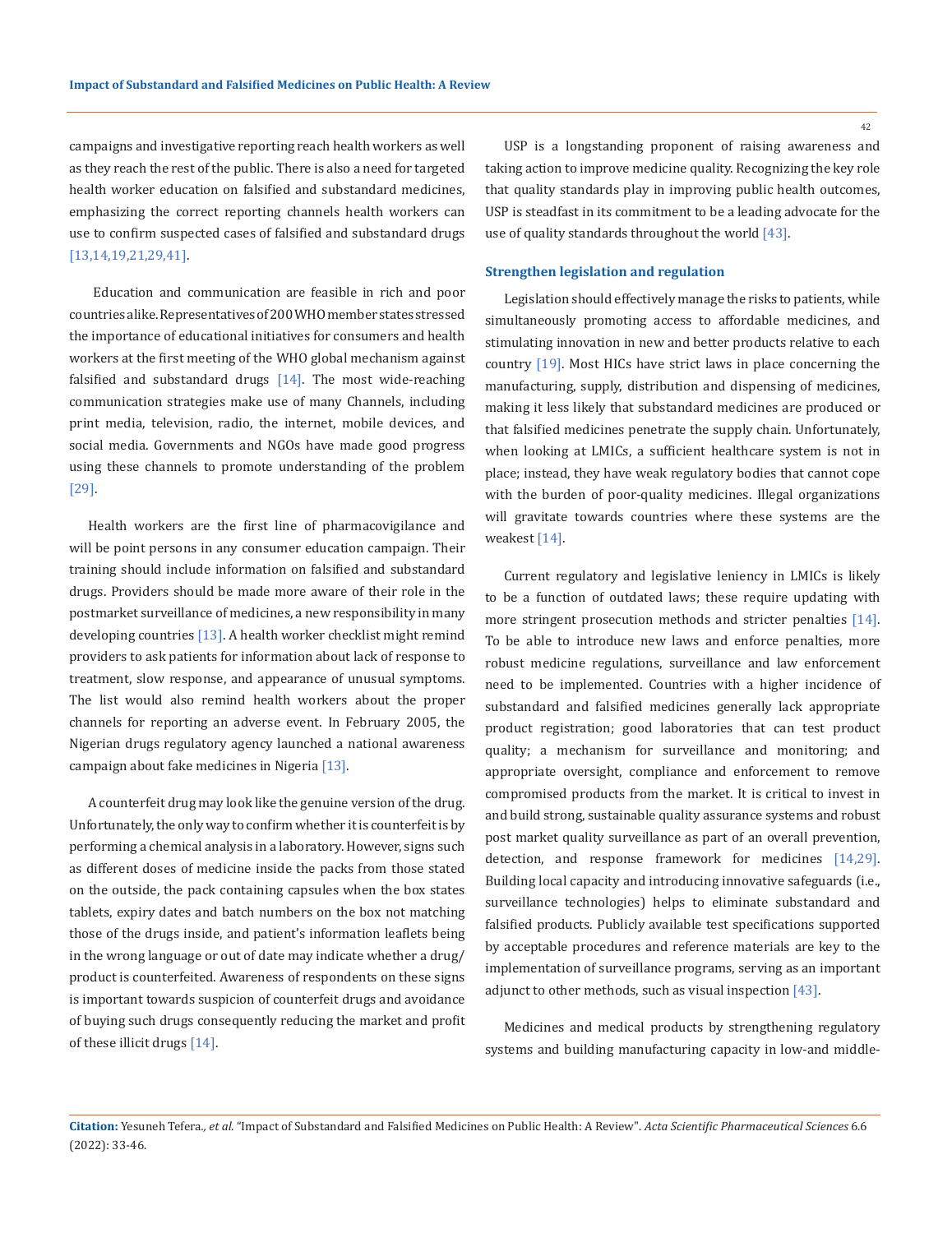income countries, including building product quality surveillance systems and helping to detect substandard and falsified products. Other Initiatives exist through the WHO, the World Bank, and other organizations [43]. Framing the counterfeit and substandard medicines issues in the context of 'medicine crime' overlooks the best approach to counter the supply of illegal and dangerous medicines: ensuring the availability of affordable, quality assured essential medicines. Also, An international agreement, patent restriction, and maintain high quality standards in the generic industry: ensure that all proven effective and necessary medicines are affordable, available, and of assured quality will do a great deal more to combat falsified and substandard medicines [45].

The remedy to this global problem lies in appropriate regulatory processes and rules and strict implementation of these, along with coordination between the players at every level from the policy maker to the regulator to the consumer  $[31]$ . The problem is very big and requires radical steps to be taken. The law enforcement is very important and anybody involved in such corrupt practices should be arrested and along with the punishment they should be penalized [46].

### **Good manufacturing practice and good distribution practice**

GMP is defined as the minimum standard that a medicines manufacturer must meet in their production processes. GDP highlights that medicines are to be obtained from the license supply chain and are consistently stored, transported and handled under suitable conditions  $[14,19]$ . A strong chain of custody through the drug distribution system can reduce the risks introduced with product diversion and porous supply chains. Track-and-trace systems allow all interested parties to know where the product is at any time and see a record of where it has been previously [14]. These systems allow manufacturers and others to track their products, meaning to follow drugs forward in the distribution chain. They also allow patients or pharmacists to trace the drug, or to verify its past locations.

Medicines and ingredients are part of a complex global supply chain: before a product even reaches the patient, multiple ingredient manufacturers, suppliers, and distributors from different parts of the world have participated in making, storing, and handling the product  $[43]$ . Standards for the identity, strength, quality, and purity of medicines are important constituents of a comprehensive prevention, detection, and response framework. Medicine quality can be defined as "a balanced, risk-based set of characteristics, systems, and requirements that consistently ensure a medicine's delivery of stated and implied clinical outcomes for patients [43].

## **Solutions to address online pharmacies**

In the United States, the National Association of Boards of Pharmacy (NABP) runs the Verified Internet Pharmacy Practice Sites (VIPPS) accreditation program to recognize safe online drug stores. Accredited online pharmacies comply with state licensing requirements for both the state that the pharmacy is in and all the states in which it sells, including authentication of prescriptions, observance of quality-assurance standards, and submission to regular state inspection [43].

Studies show that there has been an increase in public awareness of the existence of substandard and falsified medicines and this proves to be an effective prevention method in HICs. A survey conducted by the EU Alliance for Safe Online Pharmacy explored consumers' perceptions of online pharmacies and showed promising results. It was found that a 70% change in consumers' attitudes towards online pharmacies when associated with falsified medicines, deterring them from purchasing medicines online [19,43]. Patients should be advised to avoid self-prescribing, and the importance of seeing a pharmacist or GP should be emphasized to promote the regulated and safe administration of medicines [19]. Mobile Product Authentication (MPA) is a technology developed by Sproxil which is a preventive measure for consumers to identify whether the drug is counterfeit or not. By this technology, using a cell phone, customers can text message an item-unique code and gets an instant response confirming the brand's genuineness. We can then send highly relevant targeted offers to the consumer's right at the point of sale. This is the world-first innovation by Sproxil. The scratch-off technology is proven its trend in the emerging markets. The mobile operator market chose scratch offs instead of holograms for popular pay-as-you-go subscription schemes [6,14,29].

An elegant system for assigning unique product numbers, mobile verification empowers consumers to act for their own safety. A reliable system for tracking and tracing drugs through the distribution chain would greatly reduce the likelihood of falsified and substandard medicines reaching patients. Recent technological

**Citation:** Yesuneh Tefera*., et al.* "Impact of Substandard and Falsified Medicines on Public Health: A Review". *Acta Scientific Pharmaceutical Sciences* 6.6 (2022): 33-46.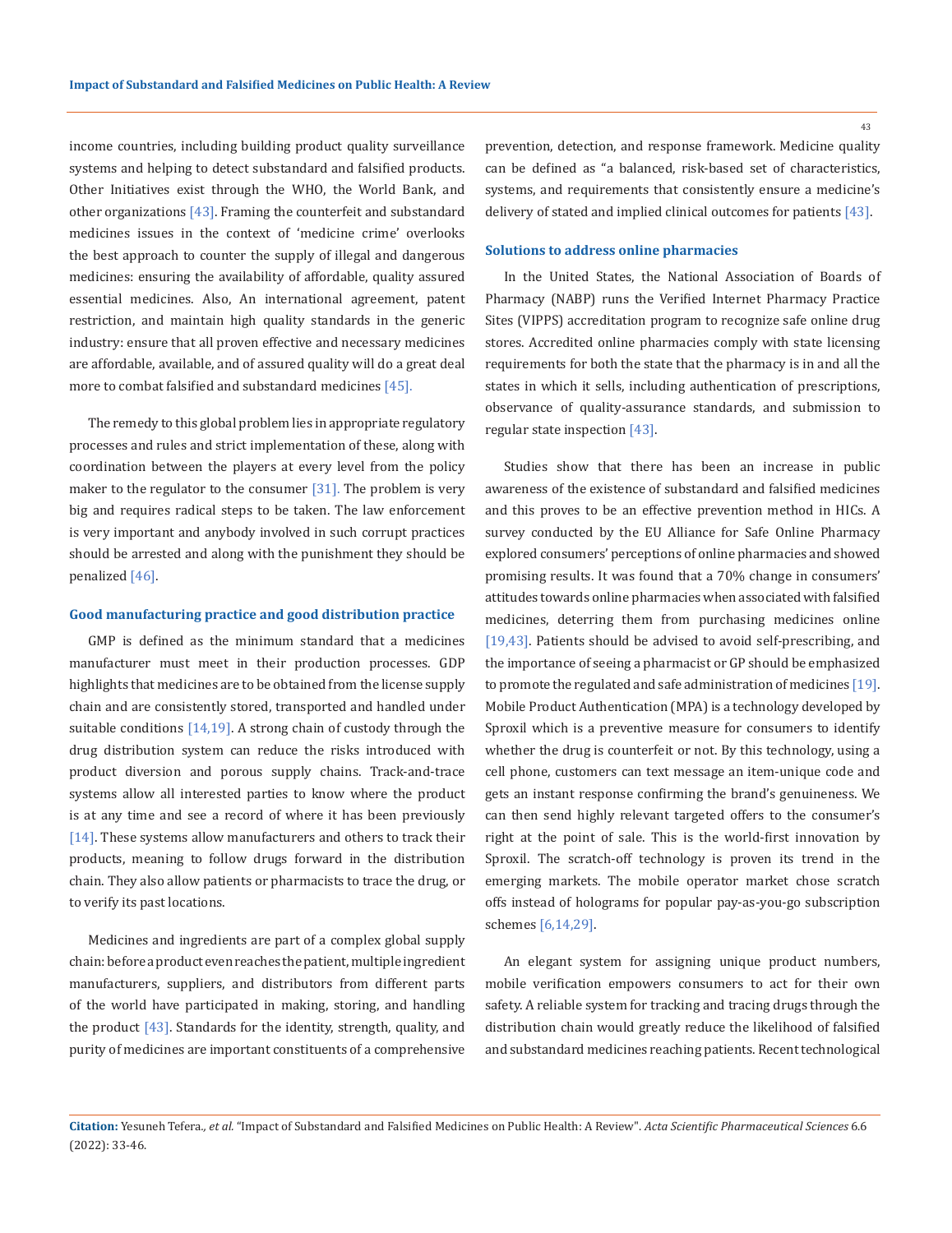advances, such as the use of radio frequency identification and the expansion of mobile phones in developing countries, hold promise for supply chain security[14,29].

# **Discussion**

The impact of substandard and falsified medicines to public health is serious threat. Due to these there is adverse effects, toxicity, lack of efficacy from incorrect active ingredients. According to some literature, any product containing a dangerous contaminant (including dangerously high levels of the expected API) will pose an immediate hazard to the individual taking it  $[2,8,11]$ . Because of the burden of substandard and falsified medicine across the world especially in low income country the disease was failure to cure or prevent future disease, increasing mortality, morbidity and the prevalence of disease. The literature also believed that the consumption of which may, at best, fails to help improve patients' condition, and at worst, cause avoidable mortality and morbidity and also drug resistance [7-9]. The disease prevalence is high country's like Nigeria, China, India and Panama due to harmful drug substance [6,9].

There is also progression of antimicrobial resistance and drugresistant infections. The study done these believed that Poorquality drugs have contributed to the rise of drug-resistant loss of confidence of medicines by consumer in health care professionals, health programmers and health systems. Furthermore, poor quality drugs induce; economic loss for patients, their families, health systems and manufacturers and other actors in the supply chain of quality medical products and increased burden for health care professionals, national medicine regulatory authorities, law enforcement and criminal justice systems [2,14,22,24].

The prevalence of the problem of substandard and falsified medicine high in developed and developing country, but the burden is more in developing country due to lack of awareness, weak regulation and legislation, weak supply chain, difficult to afford medicine like emergency medicines. According to literature also believed that since then this problem has grown to a much larger extent with more than 10% of drugs globally are counterfeit, and in some countries the situation is even worse with more than 50% of the drug supply is counterfeit [13].

To solve this issue, raise public awareness, and strengthen legislation and regulation, public and private sector global health players must collaborate and work together to identify, detect, warn, and confront the criminal element threatening the drug supply and patients. To address this serious challenge, the world must move forward

# **Conclusion**

There are undesirable effects, toxicity, and a lack of efficacy from improper active components in poor and fraudulent medicines. Failure to treat or prevent future disease, resulting in increased mortality, morbidity, and disease prevalence. Antimicrobial resistance and drug-resistant diseases are on the rise. Consumers of medicines a lack of trust in health-care personnel, health-care programs, and health-care systems. Patients, their families, health systems, manufacturers, and other actors in the supply chain of high-quality medical products will suffer financial losses, while health care professionals, national medicine regulatory agencies, law enforcement, and criminal justice systems will face increased burdens. The prevalence of the problem of substandard and falsified medicine high in developed and developing country. To address this issue, global health stakeholders from the public and private sectors must cooperate and together work to understand, detect, warn, and address the criminal element threatening the drug supply and patients. their gratitude to Jimma University's ICT employer who worked in the Postgraduate Library.

#### **Acknowledgements**

The authors wish to express their gratitude to Jimma University's ICT employer who worked in the Postgraduate Library.

## **Disclosure**

Both authors declare that there is no conflict of interest.

### **Bibliography**

- 1. Tim K., *et al*[. "The Global Counterfeit Drug Trade: Patient](https://pubmed.ncbi.nlm.nih.gov/21698604/)  [Safety and Public Health Risks".](https://pubmed.ncbi.nlm.nih.gov/21698604/) *Journal of Pharmaceutical Sciences* [100.11 \(2011\): 4571-4579.](https://pubmed.ncbi.nlm.nih.gov/21698604/)
- 2. WHO. "A study on the public health and socioeconomic impact of substandard and falsified medical products". Geneva: World Heal Organization (2017).
- 3. Newton PN., *et al*. "Impact of poor-quality medicines in the ' developing ' world". T*rends in Pharmacology Science* 31.3 (2010): 99-101.

**Citation:** Yesuneh Tefera*., et al.* "Impact of Substandard and Falsified Medicines on Public Health: A Review". *Acta Scientific Pharmaceutical Sciences* 6.6 (2022): 33-46.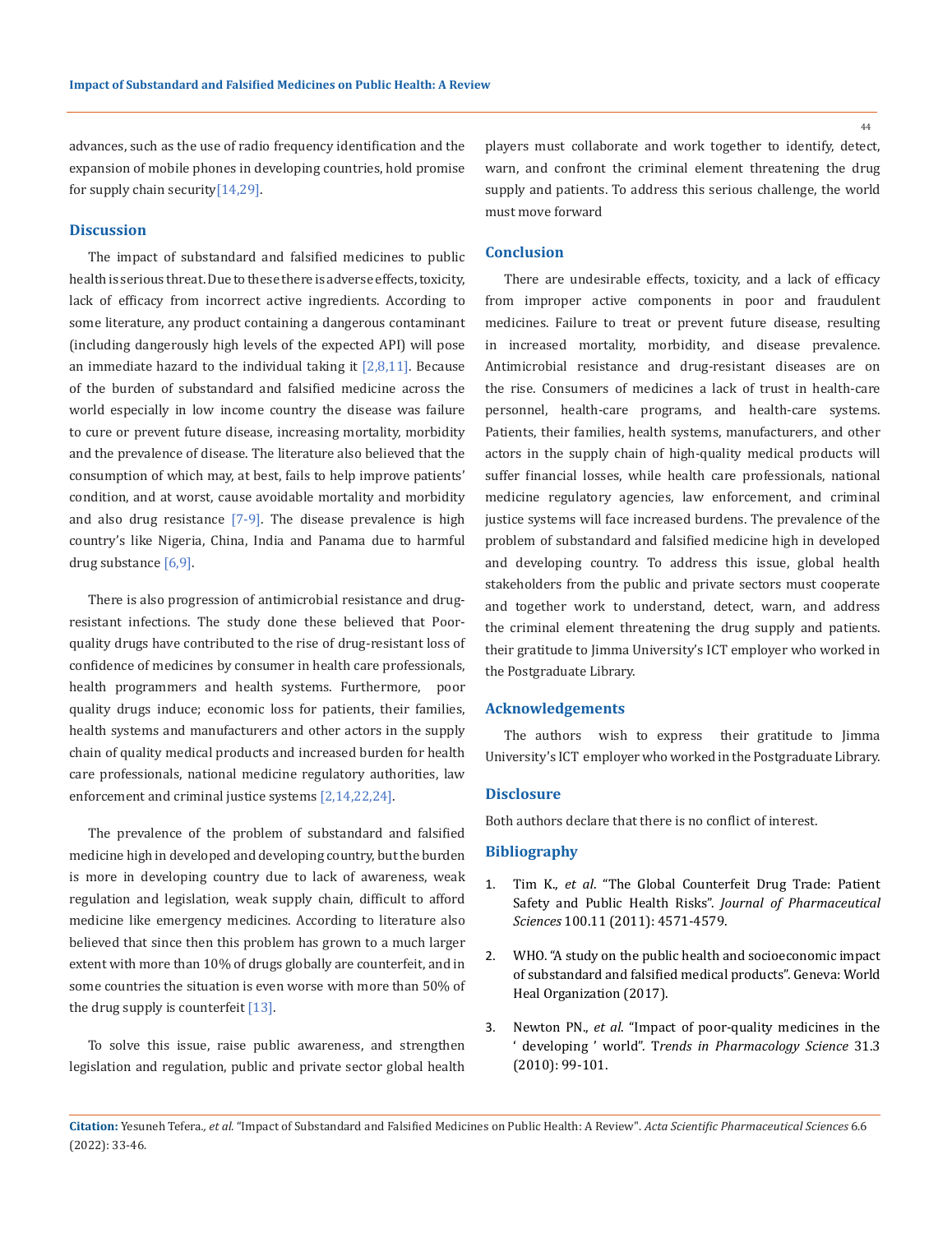- 4. Kaur H., *et al*[. "Quality of Artemisinin-Based Combination](https://pubmed.ncbi.nlm.nih.gov/26018221/)  Formulations for Malaria Treatment: Prevalence and Risk [Factors for Poor Quality Medicines in Public Facilities and](https://pubmed.ncbi.nlm.nih.gov/26018221/)  [Quality of Artemisinin-Based Combination Formulations](https://pubmed.ncbi.nlm.nih.gov/26018221/)  [for Malaria Treatment : Prevalence and Risk".](https://pubmed.ncbi.nlm.nih.gov/26018221/) *PLoS One* 10.5 [\(2015\): 1-13.](https://pubmed.ncbi.nlm.nih.gov/26018221/)
- 5. Dégardin K., *et al*[. "Understanding and fighting the medicine](http://dx.doi.org/10.1016/j.jpba.2013.01.009)  counterfeit market". *[Journal of Pharmaceutical and Biomedical](http://dx.doi.org/10.1016/j.jpba.2013.01.009)  Analysis* [87 \(2014\): 167-175.](http://dx.doi.org/10.1016/j.jpba.2013.01.009)
- 6. M Sonal Sekhar., *et al*[. "Counterfeit medicines: a real threat to](https://ijpsr.com/bft-article/counterfeit-medicines-a-real-threat-to-the-society/)  the society". *IJPSR* [2.7 \(2011\): 1645-1650.](https://ijpsr.com/bft-article/counterfeit-medicines-a-real-threat-to-the-society/)
- 7. Newton PN., *et al*[. "The primacy of public health considerations](https://journals.plos.org/plosmedicine/article?id=10.1371/journal.pmed.1001139)  [in defining poor quality medicines".](https://journals.plos.org/plosmedicine/article?id=10.1371/journal.pmed.1001139) *PLoS Medicine* 8.12 [\(2011\): 6-10.](https://journals.plos.org/plosmedicine/article?id=10.1371/journal.pmed.1001139)
- 8. Johnston A and Holt DW. "Substandard drugs: A potential crisis for public health". *British Journal of Clinical Pharmacolog*y 78.2 (2014): 218-243.
- 9. Newton PN., *et al*[. "Counterfeit anti-infective drugs".](https://pubmed.ncbi.nlm.nih.gov/16931411/) *Lancet [Infectious Disease](https://pubmed.ncbi.nlm.nih.gov/16931411/)* 6 (2006): 602-613.
- 10. [WHO. "Growing threat from counterfeit medicines".](https://www.ncbi.nlm.nih.gov/pmc/articles/PMC2855605/) *Bulletin of [the World Health Organization](https://www.ncbi.nlm.nih.gov/pmc/articles/PMC2855605/)* 88 (2010): 247-248.
- 11. Attaran A., *et al*[. "How to achieve international action on](https://www.bmj.com/content/345/bmj.e7381)  [falsified and substandard medicines".](https://www.bmj.com/content/345/bmj.e7381) *BMJ* 345.7884 (2012): [1-6.](https://www.bmj.com/content/345/bmj.e7381)
- 12. Chika A., *et al*[. "The Menace of Fake Drugs: Consequences,](http://www.medwelljournals.com/abstract/?doi=rjmsci.2011.257.261)  Causes and Possible Solutions". *[Research Journal of Medical](http://www.medwelljournals.com/abstract/?doi=rjmsci.2011.257.261)  Sciences* [55 \(2011\): 257-261.](http://www.medwelljournals.com/abstract/?doi=rjmsci.2011.257.261)
- 13. P Gupta KS and AP. "Countrfeit (fake) Druds & New Technologies To Identify It in India". *IJPSR* 3.11 (2012): 4057- 4064.
- 14. Buckley GJ and Gostin LO. "Countering the Problem of Falsified and Substandard Drug"s. IOM (Institute Med Natl Acad Press Copyr. (2013): 624-6242.
- 15. Dondorp AM., *et al*[. "Fake antimalarials in Southeast Asia are](https://pubmed.ncbi.nlm.nih.gov/15598255/)  [a major impediment to malaria control : multinational cross](https://pubmed.ncbi.nlm.nih.gov/15598255/)[sectional survey on the prevalence of fake antimalarials".](https://pubmed.ncbi.nlm.nih.gov/15598255/)  *[Tropical Medicine and International Health](https://pubmed.ncbi.nlm.nih.gov/15598255/)* 9.12 (2004): 1241- [1246.](https://pubmed.ncbi.nlm.nih.gov/15598255/)
- 16. Christian L., *et al*[. "The Problem of Substandard Medicines](https://lafollette.wisc.edu/images/publications/workshops/2012-medicines.pdf)  in Developing Countries". *[Work International Public Affair](https://lafollette.wisc.edu/images/publications/workshops/2012-medicines.pdf)* 81 [\(2012\).](https://lafollette.wisc.edu/images/publications/workshops/2012-medicines.pdf)
- 17. Clift C. "Counterfeit medicines : Health And Harm". *World Today Royal Inst Int Aff.* 66.12 (2012): 11-13.
- 18. Lubell Y., *et al*[. "Artemisinin resistance modelling the](https://malariajournal.biomedcentral.com/articles/10.1186/1475-2875-13-452)  [potential human and economic costs Artemisinin resistance](https://malariajournal.biomedcentral.com/articles/10.1186/1475-2875-13-452)  [modelling the potential human and economic costs".](https://malariajournal.biomedcentral.com/articles/10.1186/1475-2875-13-452) *Malaria Journal* [\(2014\): 1-9.](https://malariajournal.biomedcentral.com/articles/10.1186/1475-2875-13-452)
- 19. [Ghanem N. "Substandard and falsified medicines : global and](https://pharmaceutical-journal.com/article/research/substandard-and-falsified-medicines-global-and-local-efforts-to-address-a-growing-problem)  [local efforts to address a growing problem Key points".](https://pharmaceutical-journal.com/article/research/substandard-and-falsified-medicines-global-and-local-efforts-to-address-a-growing-problem) *Pharma Journal* [\(2019\): 1-12.](https://pharmaceutical-journal.com/article/research/substandard-and-falsified-medicines-global-and-local-efforts-to-address-a-growing-problem)
- 20. Suleman S., *et al*[. "Quality of Medicines Commonly Used in](https://journals.plos.org/plosntds/article?id=10.1371/journal.pntd.0003345)  [the Treatment of Soil Transmitted Helminths and Giardia in](https://journals.plos.org/plosntds/article?id=10.1371/journal.pntd.0003345)  [Ethiopia : A Nationwide Survey".](https://journals.plos.org/plosntds/article?id=10.1371/journal.pntd.0003345) *PLOS Neglected Tropical Diseases* [8.12 \(2014\): 1-16.](https://journals.plos.org/plosntds/article?id=10.1371/journal.pntd.0003345)
- 21. [Nsimba SED. "Problems Associated With Substandard and](https://pubmed.ncbi.nlm.nih.gov/19374325/)  [Counterfeit Drugs In Developing Countries: A Review Article](https://pubmed.ncbi.nlm.nih.gov/19374325/)  [on Global Implications of Counterfeit Drugs in the Era of Anti-](https://pubmed.ncbi.nlm.nih.gov/19374325/)[Retroviral \(ARVS\) Drugs In free Market Economy".](https://pubmed.ncbi.nlm.nih.gov/19374325/) *East African [Journal of Public Health](https://pubmed.ncbi.nlm.nih.gov/19374325/)* 5.3 (2008): 205-210.
- 22. Bloom G., *et al*[. "Markets, information asymmetry and health](https://www.sciencedirect.com/science/article/abs/pii/S0277953608000592)  [care : Towards new social contracts".](https://www.sciencedirect.com/science/article/abs/pii/S0277953608000592) *Social Science and Medicine* [66 \(2011\): 2076-2087.](https://www.sciencedirect.com/science/article/abs/pii/S0277953608000592)
- 23. Kanavos P., *et al*. "Options for nancing and optimizing medicines in resource-poor countries". *World Health Report Background* (2010).
- 24. Wertheimer AI., *et al*[. "Safeguarding against substandard/](http://dx.doi.org/10.1016/j.sapharm.2008.05.002) [counterfeit drugs: Mitigating a macroeconomic pandemic".](http://dx.doi.org/10.1016/j.sapharm.2008.05.002)  *[Research in Social and Administrative Pharmacy](http://dx.doi.org/10.1016/j.sapharm.2008.05.002)* 5.1 (2009): [4-16.](http://dx.doi.org/10.1016/j.sapharm.2008.05.002)
- 25. WHO. Substandard/Spurious/Falsely-Labelled/Falsified/ Counterfeit Medical Products Report by the Director-General 63 (2011).
- 26. Oxfam. "Eye on the Ball: Medicine regulation not IP enforcement - can best deliver quality medicine" (2011).
- 27. WHO. "WHO's role in the prevention and control of medical products of compromised quality, safety and efficacy such as substandard/spurious/falsely- labelled/falsified/counterfeit medical products". 63 (2011): 1-7.
- 28. WHO member state mechanism on substandard/spurious/ falsely- labelled/falsified/counterfeit (ssffc) medical products working definitions (2015): 33-36.

**Citation:** Yesuneh Tefera*., et al.* "Impact of Substandard and Falsified Medicines on Public Health: A Review". *Acta Scientific Pharmaceutical Sciences* 6.6 (2022): 33-46.